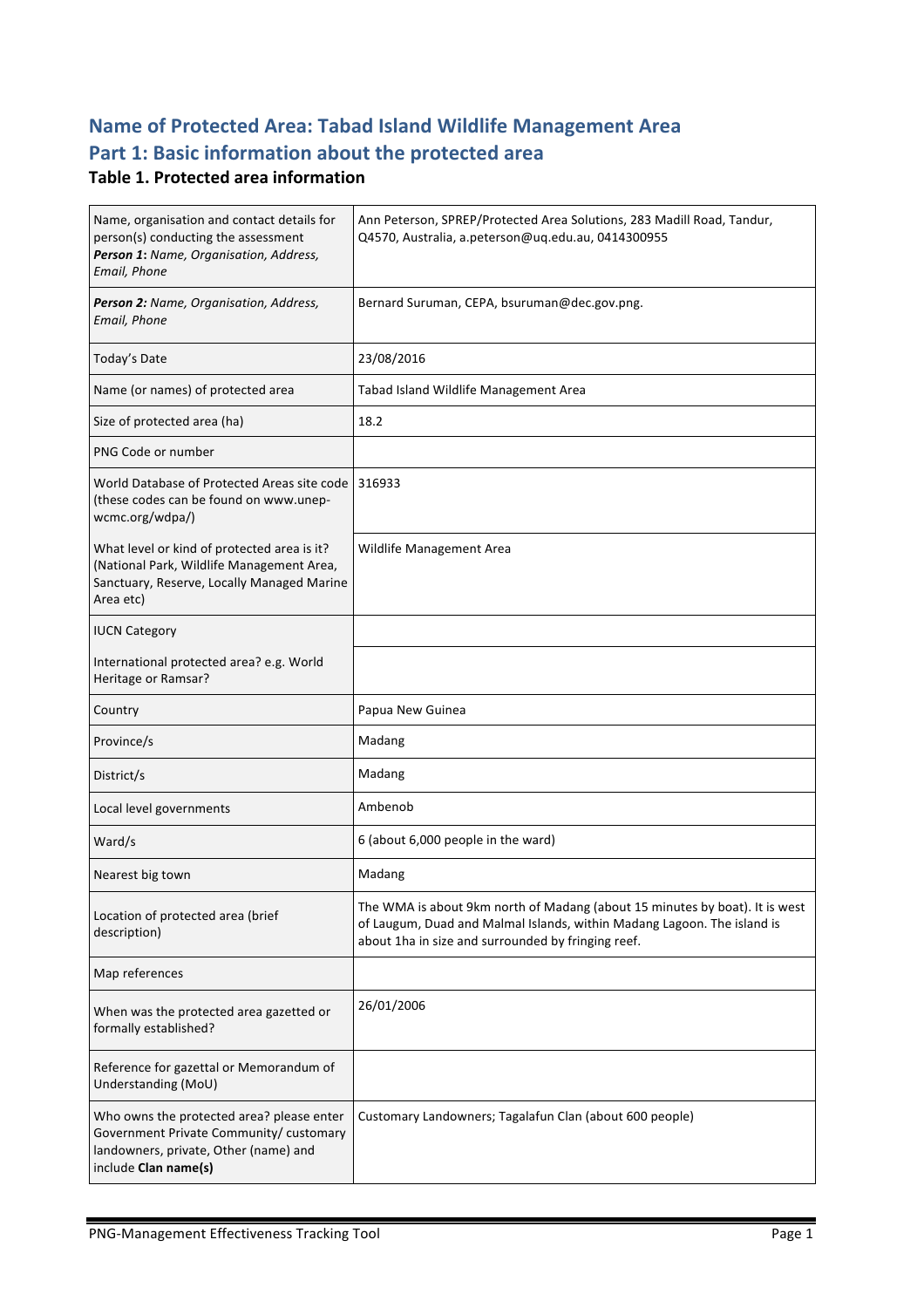| Number of households living in the<br>protected area                                                                                                                                                                                           | 0                                                                                                                                                                                                                                                                                                                                                                                                      |
|------------------------------------------------------------------------------------------------------------------------------------------------------------------------------------------------------------------------------------------------|--------------------------------------------------------------------------------------------------------------------------------------------------------------------------------------------------------------------------------------------------------------------------------------------------------------------------------------------------------------------------------------------------------|
| Population size within the protected area                                                                                                                                                                                                      | 0                                                                                                                                                                                                                                                                                                                                                                                                      |
| Who manages the protected area? (e.g.<br>please enter government, customary<br>landowners [add clan names] management<br>committee [how many and what gender])                                                                                 | Management Committee (2 female, 4 men) from Tagalafun Cla.                                                                                                                                                                                                                                                                                                                                             |
| Total number of staff (this means anyone<br>working on the protected area in paid jobs -<br>whether NGOs, community, rangers or<br>customary landowners                                                                                        | 0                                                                                                                                                                                                                                                                                                                                                                                                      |
| Temporary paid workers 0                                                                                                                                                                                                                       |                                                                                                                                                                                                                                                                                                                                                                                                        |
| Permanent paid workers   0                                                                                                                                                                                                                     |                                                                                                                                                                                                                                                                                                                                                                                                        |
| Annual budget (US\$) - excluding staff salary<br>costs                                                                                                                                                                                         | 0                                                                                                                                                                                                                                                                                                                                                                                                      |
| Operational (recurrent) funds                                                                                                                                                                                                                  | 0                                                                                                                                                                                                                                                                                                                                                                                                      |
| Project or special funds                                                                                                                                                                                                                       | Small (some money paid from people using the island).                                                                                                                                                                                                                                                                                                                                                  |
| Reason for park establishment                                                                                                                                                                                                                  | To protect a number of unique and rare species and their habitat on the reef.<br>Aron Jenkins (Wetlands International) was monitoring the reef when he<br>discovered some unique black fish species [azong] on the eastern side of the<br>island and also some octopus (very unique) and special breeding places for the<br>octopus. He encouraged the resource owners to protect the island and reef. |
| What are the main values for which the area<br>is designated (Fill this out after data sheet 2)                                                                                                                                                |                                                                                                                                                                                                                                                                                                                                                                                                        |
| List the primary protected area management<br>objectives (add lines if needed after the<br>most important objectives):<br>Management objective 1                                                                                               | Establish ecotourism opportunities that will generate income to better manage<br>the WMA.                                                                                                                                                                                                                                                                                                              |
|                                                                                                                                                                                                                                                | Management objective $2$ Address the ongoing problems associated with sea level rise and erosion.                                                                                                                                                                                                                                                                                                      |
| Management objective 3                                                                                                                                                                                                                         |                                                                                                                                                                                                                                                                                                                                                                                                        |
| Number of people involved in answering the<br>assessment questions                                                                                                                                                                             | 7                                                                                                                                                                                                                                                                                                                                                                                                      |
| Name/organisation/contact details of<br>people participating the assessment (Please<br>do not insert return/enter or dot points)                                                                                                               | Salau Begg, Tabad WMA, Riwo Village, PO Box 405, Madang, 71779719; Teddy<br>Punpun, as above, 71968485; Punpun Dau, as above, 79792854, William Dau,<br>as above, 71432197; Anna Kassas, as above, 71935527; Hillary Dau, as above;<br>Hood Kassas, as above, hkassas2008@gmail.com, 73490020.                                                                                                         |
| Customary landowners/other community;<br>CEPA, Other national government agency;<br>Provincial govt; local level govt; Protected<br>area staff (anyone working on the protected<br>area in paid jobs; NGO; Donors; External<br>experts; Others | <b>Customary landowners</b>                                                                                                                                                                                                                                                                                                                                                                            |
| Please note if assessment was carried out in<br>association with a particular project, on<br>behalf of an organisation or donor.                                                                                                               | SPREP through the PNG Protected Area Assessment Project, which is a<br>component of the GEF Community-based Forest and Coastal Conservation and<br>Resource Management Project in PNG.                                                                                                                                                                                                                 |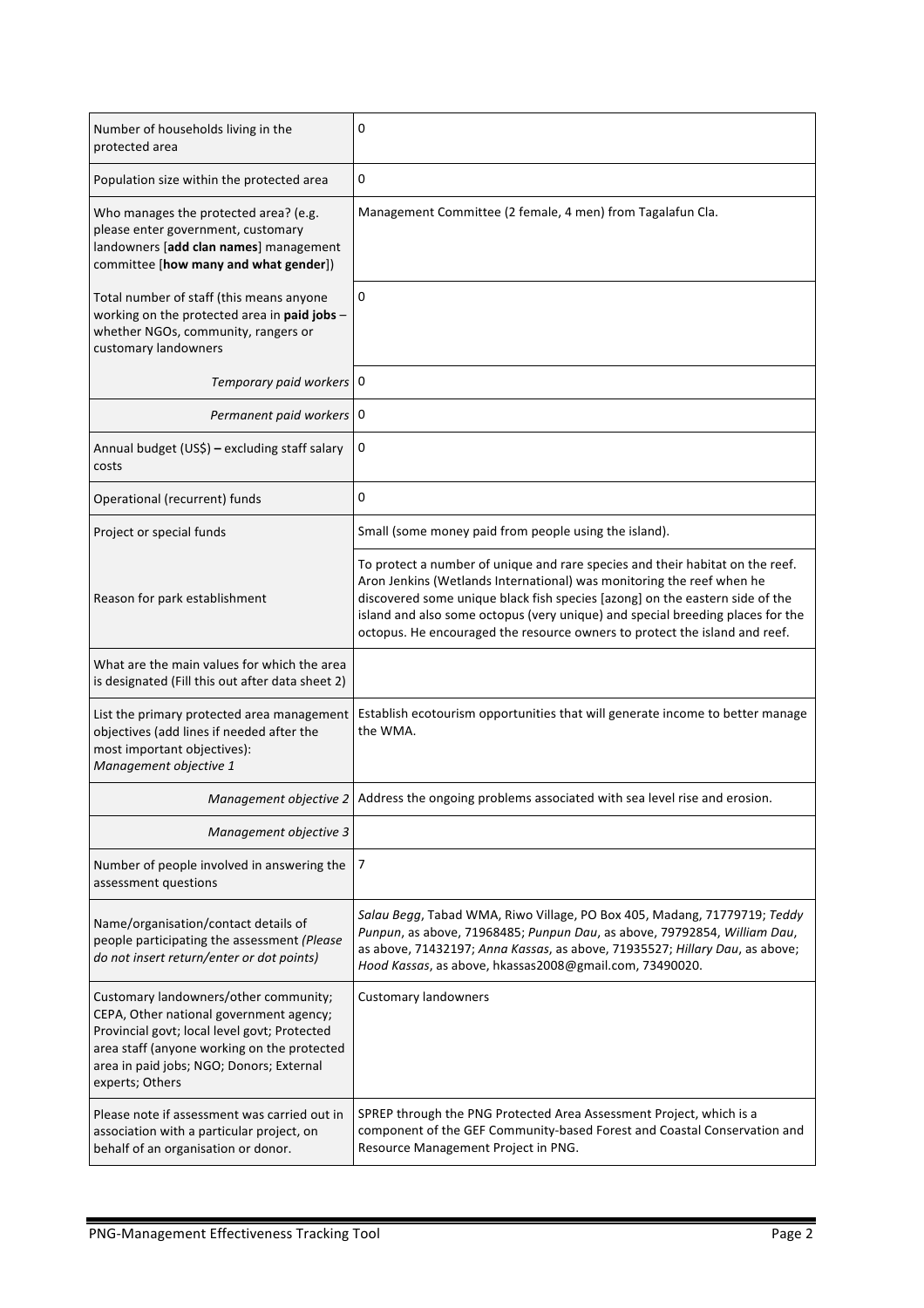# Part 2: What makes this protected area special and important?

After research was conducted on Tabad Island, we came to understand that there were important and unique species on our reef (e.g. breeding place for fish [azong] and octopus). We came to an agreement to protect the island in 1996 and we received some assistance from Mama Graun to undertake monitoring. On the island there are traditional sites. Our ancestors migrated to Tabad from other areas, after a tsunami hit their land, but today no one lives there (they have migrated to the mainland). There are important cultural sites, including the flat rock (Panuluan stone) on the northern side of the island. Pregnant women sit on the stone and it is believed that they will have tall children. A special spear is made from the cane that grows on the island. There is also the yellow coconut that was brought to the island by the early settlers. There are diverse marine species and some seagrass which are important for dugong and turtles. One of our biggest issues is climate change, especially sea level rise, which s re resulting in higher sea levels, greater erosion and loss of our island, which has eroded on the western side by about 20m since the 1980s.

| No.          | <b>Key values</b> | <b>Brief description</b>                                                                                                                                                                                                                                                                                                                                                                                                                                                  | <b>Note if endangered</b><br>species or<br>ecosystem (IUCN) |
|--------------|-------------------|---------------------------------------------------------------------------------------------------------------------------------------------------------------------------------------------------------------------------------------------------------------------------------------------------------------------------------------------------------------------------------------------------------------------------------------------------------------------------|-------------------------------------------------------------|
| $\mathbf{1}$ | Reef ecosystem    | The breeding place for many species (e.g. octopus and black reef fish<br>[azong]); habitat for beche de mere, turtles (green), sharks, dolphin<br>and a crab that is unique to Tabad was discovered by a French<br>expedition (2013). A reef and fish check has been undertaken<br>intermittently, but there is no recent information on the reef. The<br>reef also provides some protection to the island to minimize<br>erosion.                                        |                                                             |
| 2            | Sea grass         | Seagrass is found on the sand beach side and this is important for<br>fish breeding, dugong and turtle. Before it was tall, now it is lower in<br>height (unknown cause).                                                                                                                                                                                                                                                                                                 |                                                             |
| 3            | Island vegetation | The vegetation is overgrown; contains coconut, pandanus (used for<br>weaving mats and in cooking), mango; pigeon, megapode (<5) and<br>wild fowl.                                                                                                                                                                                                                                                                                                                         |                                                             |
| 4            | Water quality     | Important to maintain the fish and reef species. A water quality<br>check occurred once in the past. The current quality is unknown.                                                                                                                                                                                                                                                                                                                                      |                                                             |
| 5            | Cultural          | We have cultural sites - large flat rock (Panuluan stone) on northern<br>side of the island. It is very unique. Pregnant women sit on the<br>stones and this will produce a tall child. We have a traditional spear<br>which is made from a cane type plant (like bamboo) found only on<br>this island. Coconut plants (yellow, short species) are rare $-$ they<br>were brought in by the original settlers and even today the milk is<br>used in initiation ceremonies. |                                                             |

### Table 2. Key values of the protected area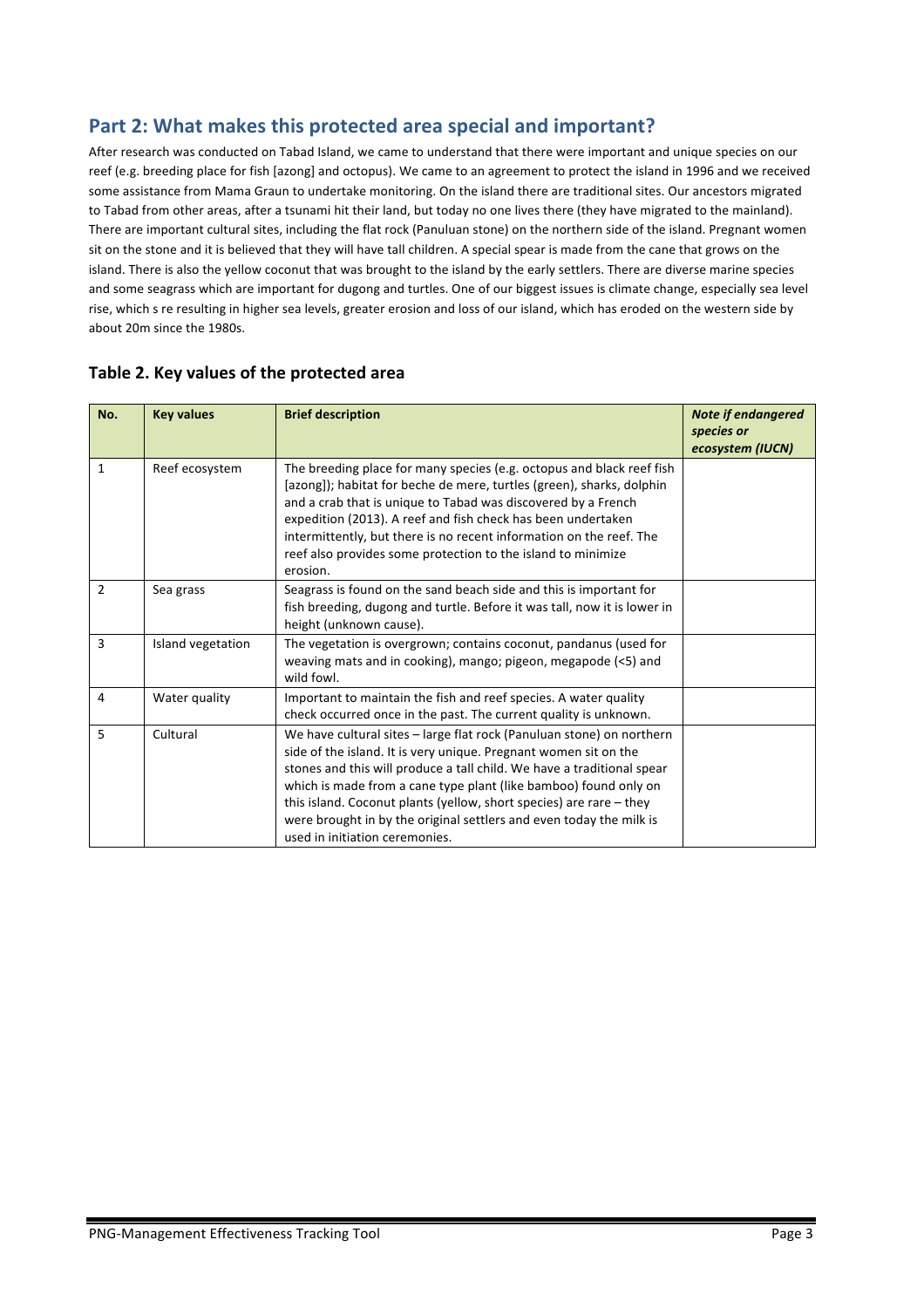## **Table 3. Checklist of values/benefits**

Not important 0; Important 1; Very important 2; Don't know DK

| How important is the protected area for                                                                                                   | <b>Score</b>        | <b>Comment</b>                                                                                                                                                                                                                                                                      |
|-------------------------------------------------------------------------------------------------------------------------------------------|---------------------|-------------------------------------------------------------------------------------------------------------------------------------------------------------------------------------------------------------------------------------------------------------------------------------|
| each of the listed values/benefits?                                                                                                       | (0,1,2, DK)         |                                                                                                                                                                                                                                                                                     |
| Biodiversity - the presence of many<br>1.<br>different kinds of plants, animals and<br>ecosystems                                         | 2                   | Many species of coral and fish. Breeding area for fish and<br>octopus; several other species observed including crabs,<br>shell fish, beche de mer, dolphins, sharks, birds and<br>island vegetation. Jenkins (2002a,b) reported that<br>Madang Lagoon contained >800 reef species, |
|                                                                                                                                           |                     | representing 57% of the reef species in PNG and 14%<br>globally.                                                                                                                                                                                                                    |
| 2. Presence of rare, threatened, or endangered<br>species (plants and animals)                                                            | $\overline{2}$      | Previous research has highlighted the presence of rare<br>crabs and fish species. While there have been no recent<br>counts to identify these species, the habitat still remains<br>important for them.                                                                             |
| 3. Ecosystems (e.g. wetlands, grasslands, coral<br>reefs etc) that are rare because they have<br>been cleared or destroyed in other areas | $\overline{2}$      | The reef ecosystem has been reported to contain very<br>high diversity of both coral and fish species and<br>invertebrates (Jebb & Lowry 1995), with several endemic<br>fish and rare crabs. The island ecosystem is also<br>important to retain.                                   |
| 4. Protecting clean, fresh water                                                                                                          | $\overline{2}$      | The reef water quality is good, although there has been<br>no recent monitoring.                                                                                                                                                                                                    |
| 5. Sustaining important species in big enough<br>numbers that they are able to survive here                                               | $\overline{2}$      | The WMA is a breeding ground for several species e.g.<br>octopus, fish. There is collaboration with Sinub and Tab<br>WMAs through the Madang Lagoon Association and this<br>makes the effective size of the WMA larger.                                                             |
| 6. Providing a source of employment for local<br>communities now                                                                          | $\mathbf 0$         |                                                                                                                                                                                                                                                                                     |
| 7. Providing resources for local subsistence<br>(food, building materials, medicines etc.)                                                | $\overline{2}$      | Provides fish, crabs, octopus, crayfish, sea shells for<br>personal use (turtle and dugong are not eaten now).<br>Coconut fronds are also collected for a range of purposes<br>(e.g. mats, cooking). Coronus material is removed and<br>used for paths in the mainland settlement.  |
| 8. Providing community development<br>opportunities through sustainable resource<br>use                                                   | $\overline{2}$      | At the moment there is no community development<br>linked to the WMA, but the landowners have several<br>plans for their WMA, mainly based around developing<br>their tourism potential to enable funding of a range of<br>necessary community projects.                            |
| Religious or spiritual significance (e.g. tambu<br>9.<br>places)                                                                          | $\overline{2}$      | Important stones on the island.                                                                                                                                                                                                                                                     |
| 10. Plant species of high social, cultural, or<br>economic importance                                                                     | 1                   | The bamboo that is used to make spears is found only on<br>the island and is important; and pandanus is used for<br>mats and baskets and cooking.                                                                                                                                   |
| 11. Animal species of high social, cultural, or<br>economic importance                                                                    | $\overline{2}$      | Mainly fish for protein and incomes and also some crabs<br>and bait fish.                                                                                                                                                                                                           |
| 12. Attractive scenery                                                                                                                    | $\mathbf 2$         | Very attractive e.g. sandy beaches and reef.                                                                                                                                                                                                                                        |
| 13. Tourism now<br>14. Potential value for tourism in the future                                                                          | 0<br>$\overline{2}$ | Intend to engage more with Madang Tourism to develop<br>tourist potential.                                                                                                                                                                                                          |
| 15. Educational and/or scientific value                                                                                                   | $\overline{2}$      | There was a recent French research expedition that<br>indicated the importance of the area for research.                                                                                                                                                                            |
| 16. Maintaining culture and tradition on<br>customary land and passing this on to future<br>generations                                   | $\overline{2}$      | Maintaining traditional subsistence practices (related to<br>fishing and collecting) are important, as is retention of<br>language.                                                                                                                                                 |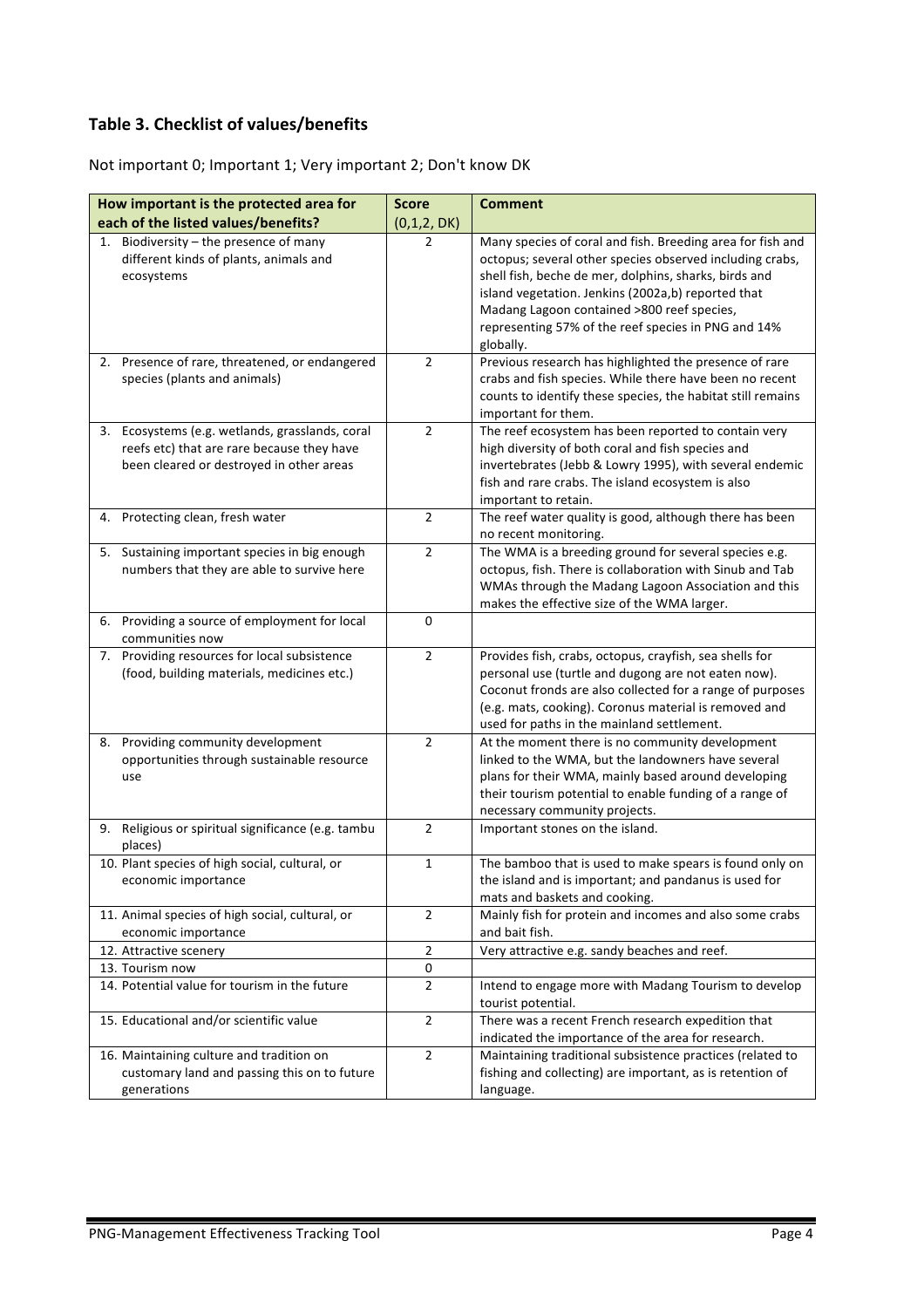# Part 3: What are the threats to the protected area?

# **Table 4: Threats to the protected area**<br>**H** High significance threats are seriously degrading va

- High significance threats are seriously degrading values. This means they are badly damaging some value -it might be a kind of animal or plant, or your traditional gardens
- **M** Medium threats are having some negative impact they are damaging values but not so badly
- **L** Low threats are present but not seriously damaging values<br>**0** N/A where the threat is not present in the protected area of
- **N/A** where the threat is not present in the protected area or where something is happening but is not threatening the values at all

| <b>Threat type</b>                                                                                                                     | <b>Score</b><br>(H, M, L, 0) | <b>Notes</b>                                                                                                                                                                                                                                                                                                                                                                                                                                                                                                                                                                                                                                                                                                                                                                                  |
|----------------------------------------------------------------------------------------------------------------------------------------|------------------------------|-----------------------------------------------------------------------------------------------------------------------------------------------------------------------------------------------------------------------------------------------------------------------------------------------------------------------------------------------------------------------------------------------------------------------------------------------------------------------------------------------------------------------------------------------------------------------------------------------------------------------------------------------------------------------------------------------------------------------------------------------------------------------------------------------|
| 1.1 Housing and settlement                                                                                                             | м                            | People from the mainland frequent the WMA and cause destruction of<br>the habitat (e.g. walking on the reef, collecting from the reef, damage<br>from boats etc). Mainly occurs every weekend (perhaps 30-50 people<br>each day on the weekend).                                                                                                                                                                                                                                                                                                                                                                                                                                                                                                                                              |
| 1.1a Population increase in the<br>protected area community                                                                            | м                            | As above.                                                                                                                                                                                                                                                                                                                                                                                                                                                                                                                                                                                                                                                                                                                                                                                     |
| 1.2 Commercial and industrial areas                                                                                                    | H                            | We are next of the Pacific Marine Industrial Zone (PMIZ) and there is<br>waste disposal from ships (e.g. bilge water and oil). There are plans to<br>build a floating dock and this may restrict the current movement in the<br>Madang Lagoon (especially during floods). We fear that the waste will<br>flow to the island - this is already happening. We see floating oil on<br>the sea; some corals are dying; and there are dead fish floating on the<br>water. The tuna company (RD Tuna) is causing impact. Ramu Nico was<br>identified as pumping their tailings' waste into the ocean. The<br>representatives stated that there was a court case which the<br>community won, but then the national government changed the<br>environment laws and this allowed the mine to go ahead. |
| 1.3 Tourism and recreation<br>infrastructure                                                                                           | 0                            |                                                                                                                                                                                                                                                                                                                                                                                                                                                                                                                                                                                                                                                                                                                                                                                               |
| 2.1 Customary land owner and<br>community gardens and small crops                                                                      | 0                            |                                                                                                                                                                                                                                                                                                                                                                                                                                                                                                                                                                                                                                                                                                                                                                                               |
| 2.1a Drug cultivation                                                                                                                  | 0                            |                                                                                                                                                                                                                                                                                                                                                                                                                                                                                                                                                                                                                                                                                                                                                                                               |
| 2.1b Commercial plantations                                                                                                            | 0                            |                                                                                                                                                                                                                                                                                                                                                                                                                                                                                                                                                                                                                                                                                                                                                                                               |
| 2.2 Wood and pulp plantations                                                                                                          | 0                            |                                                                                                                                                                                                                                                                                                                                                                                                                                                                                                                                                                                                                                                                                                                                                                                               |
| 2.3 Livestock farming and grazing                                                                                                      | 0                            |                                                                                                                                                                                                                                                                                                                                                                                                                                                                                                                                                                                                                                                                                                                                                                                               |
| 2.4 Marine and freshwater<br>aquaculture                                                                                               | 0                            |                                                                                                                                                                                                                                                                                                                                                                                                                                                                                                                                                                                                                                                                                                                                                                                               |
| 3.1 Oil and gas drilling                                                                                                               | $\pmb{0}$                    |                                                                                                                                                                                                                                                                                                                                                                                                                                                                                                                                                                                                                                                                                                                                                                                               |
| 3.2 Mining and quarrying                                                                                                               | $\overline{H}$               | Ramu Nico deep sea bed mining and the entry of tailings into the<br>WMA waters was viewed as a major potential threat. The lack of water<br>quality monitoring has meant that the community has been unable to<br>track changes in the quality of water in their WMA.                                                                                                                                                                                                                                                                                                                                                                                                                                                                                                                         |
| 3.3 Energy generation                                                                                                                  | 0                            |                                                                                                                                                                                                                                                                                                                                                                                                                                                                                                                                                                                                                                                                                                                                                                                               |
| 4.1 Roads and railroads (include<br>road-killed animals)                                                                               | 0                            |                                                                                                                                                                                                                                                                                                                                                                                                                                                                                                                                                                                                                                                                                                                                                                                               |
| 4.2 Utility and service lines (e.g.<br>electricity cables, telephone lines)                                                            | 0                            |                                                                                                                                                                                                                                                                                                                                                                                                                                                                                                                                                                                                                                                                                                                                                                                               |
| 4.3 Shipping lanes                                                                                                                     | L                            | Local boats travel from Karkar Island to our island. In the future there<br>will be increased numbers of ships (as a result of the PMIZ) and this<br>may cause a problem.                                                                                                                                                                                                                                                                                                                                                                                                                                                                                                                                                                                                                     |
| 4.4 Flight paths                                                                                                                       | 0                            |                                                                                                                                                                                                                                                                                                                                                                                                                                                                                                                                                                                                                                                                                                                                                                                               |
| 5.1 Hunting, killing and collecting<br>terrestrial animals (including killing<br>of animals as a result of<br>human/wildlife conflict) | 0                            |                                                                                                                                                                                                                                                                                                                                                                                                                                                                                                                                                                                                                                                                                                                                                                                               |
| 5.2 Gathering terrestrial plants or<br>plant products (non-timber)                                                                     | $\mathbf 0$                  |                                                                                                                                                                                                                                                                                                                                                                                                                                                                                                                                                                                                                                                                                                                                                                                               |
| 5.3a Logging and wood harvesting<br>for local/customary use                                                                            | $\pmb{0}$                    |                                                                                                                                                                                                                                                                                                                                                                                                                                                                                                                                                                                                                                                                                                                                                                                               |
| 5.3b Logging and wood harvesting -<br>commercial logging                                                                               | 0                            |                                                                                                                                                                                                                                                                                                                                                                                                                                                                                                                                                                                                                                                                                                                                                                                               |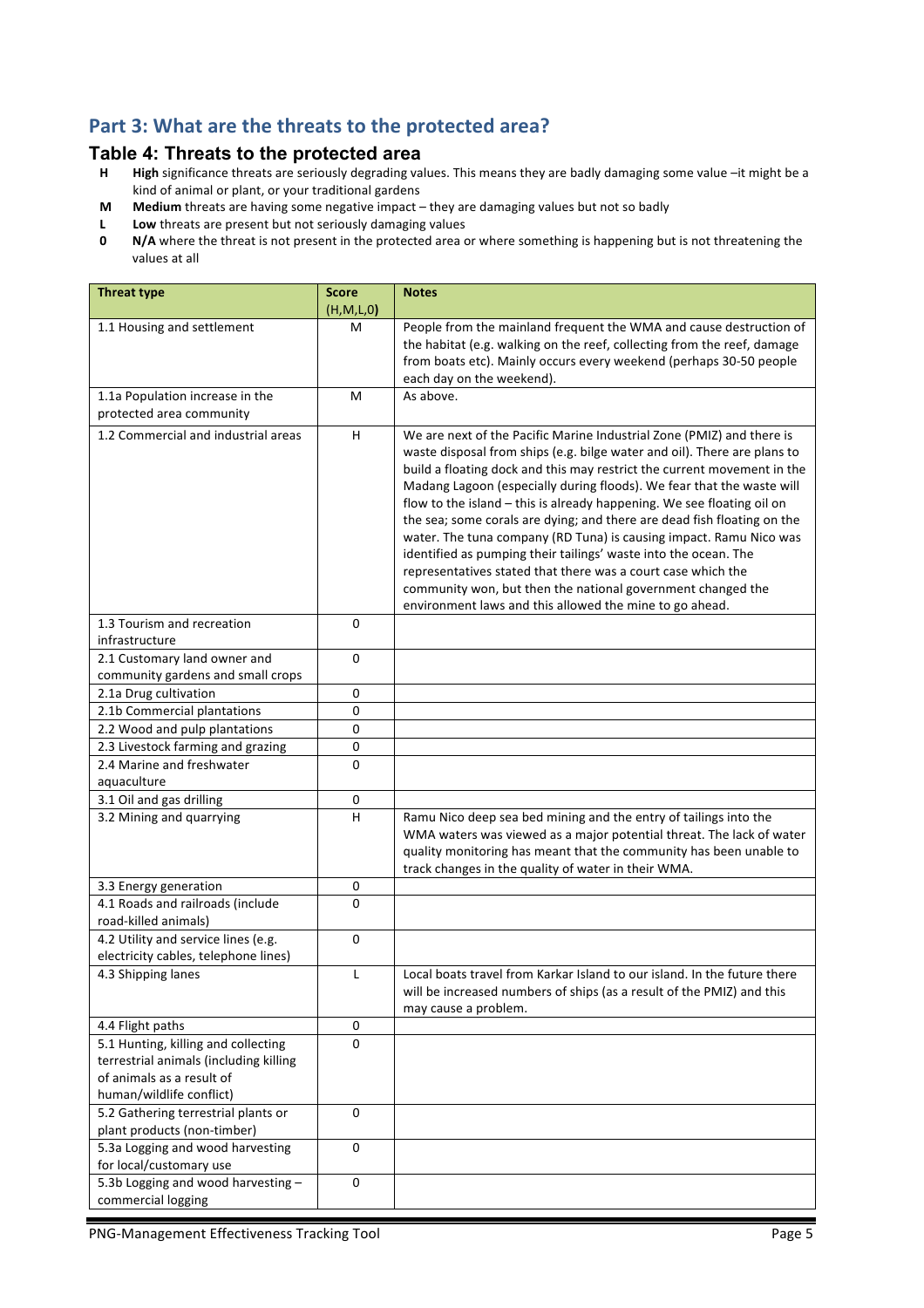| <b>Threat type</b>                                                | <b>Score</b> | <b>Notes</b>                                                                                                                               |
|-------------------------------------------------------------------|--------------|--------------------------------------------------------------------------------------------------------------------------------------------|
|                                                                   | (H,M,L,0)    |                                                                                                                                            |
| 5.4a Fishing, killing and harvesting                              | н            | When the WMA was established there were strict controls on fishing                                                                         |
| aquatic resources for                                             |              | and the removal of resources. No fishing was permitted within the                                                                          |
| local/customary use                                               |              | WMA. Due to population increase in the area, many people come from                                                                         |
|                                                                   |              | the mainland to take resources from the WMA. We find it difficult to                                                                       |
|                                                                   |              | punish the offenders, although there were processes in place after                                                                         |
|                                                                   |              | gazettal when one of the NGOs was funding some level of<br>enforcement. The laws and penalties are set by the Local Level                  |
|                                                                   |              | Government at the ward level (through the Organic Law). The village                                                                        |
|                                                                   |              | courts also set limits on the amount of penalties that can be applied                                                                      |
|                                                                   |              | (i.e. max of K1000). It would be beneficial if the fines collected were                                                                    |
|                                                                   |              | sufficiently high to act as a deterrent and if the fines collected were                                                                    |
|                                                                   |              | equitably distributed to the WMA to assist them with management.                                                                           |
| 5.4b Fishing, killing and harvesting                              | м            | Fish, octopus and many other marine species are removed (line                                                                              |
| aquatic resources for commercial                                  |              | fishing, net fishing, spearing). While this is contrary to the rules of the                                                                |
| use                                                               |              | WMA, the customary landowners lack the capacity to control this                                                                            |
|                                                                   |              | illegal take.                                                                                                                              |
| 6.1 Recreational activities and                                   | н            | The island is quite small, and the area where visitors can land and                                                                        |
| tourism                                                           |              | recreate is much smaller and this focuses the impact mainly on the                                                                         |
|                                                                   |              | sandy beaches on the western, northern and southern sides of the                                                                           |
|                                                                   |              | island. Impacts on reef result from reef walking and collecting and                                                                        |
|                                                                   |              | boat anchorage. This causes loss and damage to coral and subsequent                                                                        |
|                                                                   |              | loss of species. On the land people come to recreate on the fringing<br>beach and in the edge vegetation. They will cut trees, walk on the |
|                                                                   |              | island and make fires.                                                                                                                     |
| 6.2 War, civil unrest and military                                | 0            |                                                                                                                                            |
| exercises                                                         |              |                                                                                                                                            |
| 6.3 Research, education and other                                 | L            | The researchers take samples of coral and other species and the                                                                            |
| work-related activities in protected                              |              | landowners are unclear about what they do with these samples. The                                                                          |
| areas                                                             |              | results are generally not well communicated to the community and are                                                                       |
|                                                                   |              | not effectively integrated into management.                                                                                                |
| 6.4 Activities of protected area                                  | 0            |                                                                                                                                            |
| managers (e.g. construction or                                    |              |                                                                                                                                            |
| vehicle use)<br>6.5 Deliberate vandalism, destructive             | H            | They cut trees and write their names on the trees and take the                                                                             |
| activities or threats to protected                                |              | octopus is a non-traditional way.                                                                                                          |
| area staff and visitors                                           |              |                                                                                                                                            |
| 7.1 Fire and fire suppression                                     | H            | Fires do escape and it has caused damage to some vegetation (e.g.                                                                          |
| (including arson)                                                 |              | coconut) especially in the dry season.                                                                                                     |
| 7.2 Dams, hydrological modification                               | 0            |                                                                                                                                            |
| and water management/use                                          |              |                                                                                                                                            |
| 7.3a Increased fragmentation within                               | $\Omega$     |                                                                                                                                            |
| protected area                                                    |              |                                                                                                                                            |
| 7.3b Isolation from other natural                                 | 0            |                                                                                                                                            |
| habitat (e.g. deforestation)                                      |              |                                                                                                                                            |
| 7.3c Other 'edge effects' on park<br>values                       | 0            |                                                                                                                                            |
| 7.3d Loss of keystone species (e.g.                               | 0            |                                                                                                                                            |
| top predators, pollinators etc.)                                  |              |                                                                                                                                            |
| 8.1 Pest plants                                                   | 0            |                                                                                                                                            |
| 8.1a Pest animals                                                 | L            | Crown of thorns is found mainly on the branching coral and sandy                                                                           |
|                                                                   |              | area. There were many in the past on the western side, but the                                                                             |
|                                                                   |              | numbers now are lower.                                                                                                                     |
| 8.1b Diseases such as fungus or                                   | 0            |                                                                                                                                            |
| viruses that make native plants or                                |              |                                                                                                                                            |
| animals sick                                                      |              |                                                                                                                                            |
| 8.2 Introduced genetic material (e.g.                             | 0            |                                                                                                                                            |
| genetically modified organisms)<br>9.1 Household sewage and urban | H.           | The mainland uses sea toilets.                                                                                                             |
| waste water                                                       |              |                                                                                                                                            |
| 9.1a Sewage and waste water from                                  | 0            |                                                                                                                                            |
| protected area facilities                                         |              |                                                                                                                                            |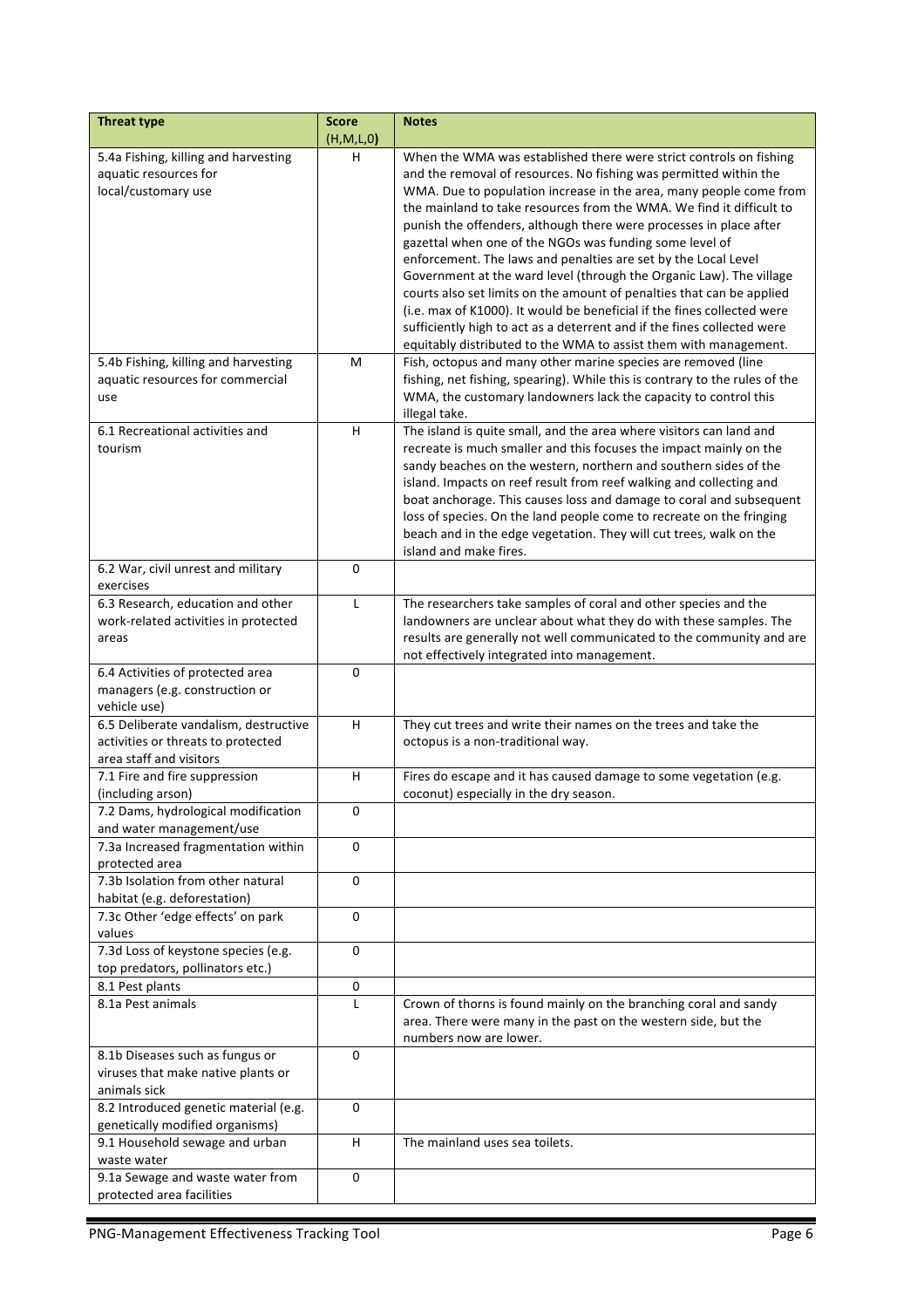| <b>Threat type</b>                       | <b>Score</b>              | <b>Notes</b>                                                                                            |
|------------------------------------------|---------------------------|---------------------------------------------------------------------------------------------------------|
|                                          | (H,M,L,0)                 |                                                                                                         |
| 9.2 Industrial, mining and military      | н                         | Tuna factory waste is pumped directly into a stream which enters the                                    |
| effluents                                |                           | lagoon. The upcoming PMIZ may also result in effluent. Ramu Nico has                                    |
|                                          |                           | tailings effluent.                                                                                      |
| 9.3 Agricultural and forestry            | L                         | There is some effluent from agriculture and forestry.                                                   |
| effluents (e.g. excess fertilizers or    |                           |                                                                                                         |
| pesticides)                              |                           |                                                                                                         |
| 9.4 Garbage and solid waste              | H                         | There is a lot of plastic and other waste that reaches the island from                                  |
|                                          |                           | the mainland and boats disposing of their waste in the Lagoon.                                          |
| 9.5 Air-borne pollutants                 | L                         | Tuna factors produces a very bad smell that affects the customary                                       |
|                                          |                           | landowners.                                                                                             |
| 9.6 Excess energy (e.g. heat             | 0                         |                                                                                                         |
| pollution, lights etc.)                  |                           |                                                                                                         |
| 10.1 Volcanoes                           | $\pmb{0}$                 |                                                                                                         |
| 10.2 Earthquakes/Tsunamis                | 0                         |                                                                                                         |
| 10.3 Avalanches/Landslides               | $\pmb{0}$                 |                                                                                                         |
| 10.4 Erosion and siltation/              | $\overline{H}$            | The island is subject to ongoing erosion. About 20m of the island has                                   |
| deposition (e.g. shoreline or riverbed   |                           | been lost on the eastern side. This is due to changing currents and                                     |
| changes)                                 |                           | higher sea levels as a result of climate change. The currents are                                       |
|                                          |                           | changing and cause the movement of the sand. We have noticed a                                          |
|                                          |                           | change in the currents and the wind direction $-$ coming more from the                                  |
|                                          |                           | SE/NE but this varies according to the season. A small 'haus win' has                                   |
|                                          |                           | been lost due to erosion. Sediment also is entering the lagoon area                                     |
|                                          |                           | and has the potential to impact on the coral reef.                                                      |
| 11.1 Habitat shifting and alteration     | Г                         |                                                                                                         |
| 11.2 Droughts                            | L                         | Dry periods are longer and if there is fire it may impact on the                                        |
|                                          |                           | vegetation.                                                                                             |
| 11.3 Temperature extremes                | L                         | There is no measuring of the temperature, but the landowners think                                      |
|                                          |                           | that there are increasing temperatures that may impact on the water<br>temperature and affect the reef. |
| 11.4 Storms and flooding                 | $\boldsymbol{\mathsf{H}}$ | Storms generate increased waves that result in island erosion and loss                                  |
|                                          |                           | of trees. However, the number of storms is thought to have decreased,                                   |
|                                          |                           | but their intensity is greater.                                                                         |
| 11.5 Coral bleaching                     | H                         | About 60% of the reef has been affected by coral bleaching. In the                                      |
|                                          |                           | 1980s the reef was very colourful, but now it is mainly white. The reef                                 |
|                                          |                           | in the deeper water is in better condition.                                                             |
| 11.6 Intrusion by saltwater into         | $\mathbf 0$               |                                                                                                         |
| gardens etc.                             |                           |                                                                                                         |
| 11.7 Sea level rise                      | н                         | The impact is felt all over the island.                                                                 |
| Other (please explain)                   |                           | Benson (2012 noted ocean acidification as a threat to Madang Lagoon.                                    |
| 12.1 Loss of cultural links, traditional | 0                         | The flat stone is still used by pregnant women.                                                         |
| knowledge and/or management              |                           |                                                                                                         |
| practices                                |                           |                                                                                                         |
| 12.2 Natural deterioration of            | 0                         |                                                                                                         |
| important cultural site values           |                           |                                                                                                         |
| 12.3 Destruction of cultural heritage    | 0                         |                                                                                                         |
| buildings, gardens, sites etc.           |                           |                                                                                                         |
| Other (please explain)                   |                           |                                                                                                         |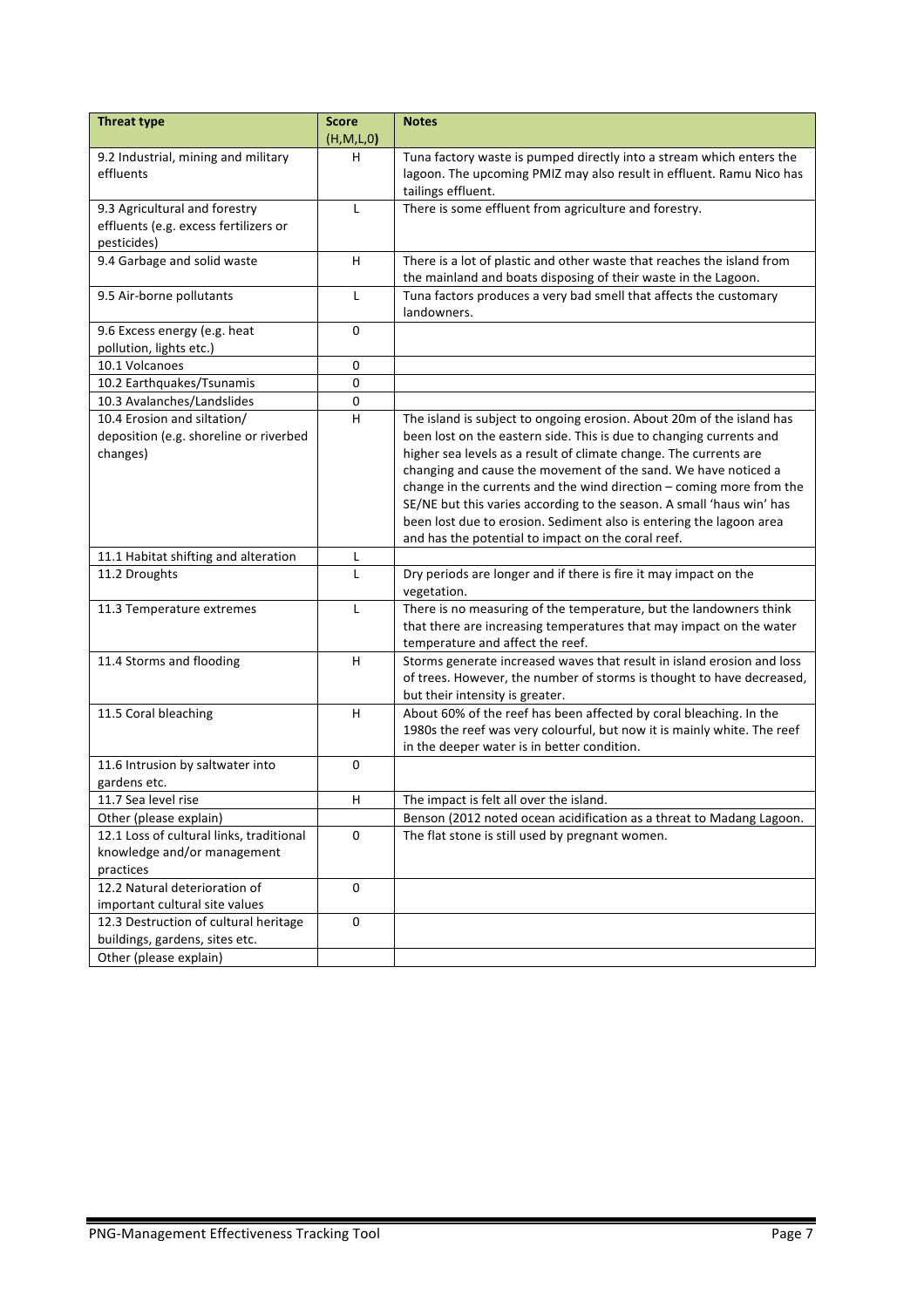## Table 5. Worst threats and ways forward

| <b>Threat</b><br>No. | <b>Threat</b><br>(Most significant first)            | <b>Threat number or</b><br>name (copy no.<br>from Table 4) | Nature of the threat, impact and how to reduce the impact.                                                                                                                                                                                  |
|----------------------|------------------------------------------------------|------------------------------------------------------------|---------------------------------------------------------------------------------------------------------------------------------------------------------------------------------------------------------------------------------------------|
|                      | Climate change (SL rise,<br>coral bleaching, storms) | 11.4, 11.5, 11.7                                           | Sea level rise may cause us to lose the island. There is rapid<br>erosion. We would like to build a rock sea wall to stop the loss of<br>the island. About 60% of the reef is bleached                                                      |
| $\mathcal{P}$        | Effluent/pollution                                   | 9.1, 9.2, 9.3, 9.4                                         | Oil from ships, other industrial (e.g. RD Tuna Company) and<br>agricultural effluent. There is also increased garbage and human<br>effluent. Impacts are loss of coral species and fish, reduced water<br>quality, impacts on human health. |
| 3                    | Population increase                                  | 1.1a                                                       | This is the basis of many changes e.g. sewage waste, garbage,<br>increased visitation.                                                                                                                                                      |

## Part 4: What is the management like in the protected area?

## **Table 6. Management effectiveness scores, comments, next steps**

| <b>Issue</b>                      | <b>Score</b>   | <b>Comment</b>                                                                                                                                                                                                                                                                                                                                                                                                 | <b>Next steps</b>                                                                                                                                                                                                                                                                  |
|-----------------------------------|----------------|----------------------------------------------------------------------------------------------------------------------------------------------------------------------------------------------------------------------------------------------------------------------------------------------------------------------------------------------------------------------------------------------------------------|------------------------------------------------------------------------------------------------------------------------------------------------------------------------------------------------------------------------------------------------------------------------------------|
|                                   | (0,1,2,3, NA)  |                                                                                                                                                                                                                                                                                                                                                                                                                |                                                                                                                                                                                                                                                                                    |
| 1a. Legal status                  | 3              | Legally gazetted WMA.                                                                                                                                                                                                                                                                                                                                                                                          |                                                                                                                                                                                                                                                                                    |
| 1b. Legal status                  |                |                                                                                                                                                                                                                                                                                                                                                                                                                |                                                                                                                                                                                                                                                                                    |
| 2a. Protected area<br>regulations | $\overline{2}$ | There were some laws that existed<br>before about special tambu areas<br>and these were respected. Because<br>of inter-marriage and population<br>increase these traditional laws are<br>no longer in use. There are some<br>regulations under the Management<br>Plan but lack of funding has meant<br>that it is difficult to implement<br>them. There was monitoring and<br>enforcement before, but not now. | We need to review the Management<br>Plan and enforce it. There will need<br>to be an increase in the penalty fees<br>for infringements to the laws. Secure<br>funding would enable us to employ a<br>ranger to patrol the area and also<br>increase awareness in the<br>community. |
| 2b. Protected area<br>regulations |                |                                                                                                                                                                                                                                                                                                                                                                                                                |                                                                                                                                                                                                                                                                                    |
| 3. Law enforcement                | $\mathbf{1}$   | There is some capacity (people<br>have been trained by former NGOs)<br>but the main issue is the lack of<br>budget and equipment.                                                                                                                                                                                                                                                                              |                                                                                                                                                                                                                                                                                    |
| 4. Protected area objectives      | $\overline{2}$ | There are objectives stated in the<br>Management Plan, but the no-take<br>zone is not enforced. Some<br>management occurs e.g. taking<br>rubbish from the island, or burning<br>rubbish, signage to remind visitors<br>of the values of the site and<br>occasional punishment of those<br>who break the rules (i.e. with the<br>village court).                                                                |                                                                                                                                                                                                                                                                                    |
| 5. Protected area design          | $\mathbf{1}$   | Although the WMA is small in size,<br>it does help to protect several<br>unique and rare species. Through<br>the Madang Lagoon Association we<br>are connected with other WMAs in<br>the Lagoon and we share ideas and<br>work together.                                                                                                                                                                       |                                                                                                                                                                                                                                                                                    |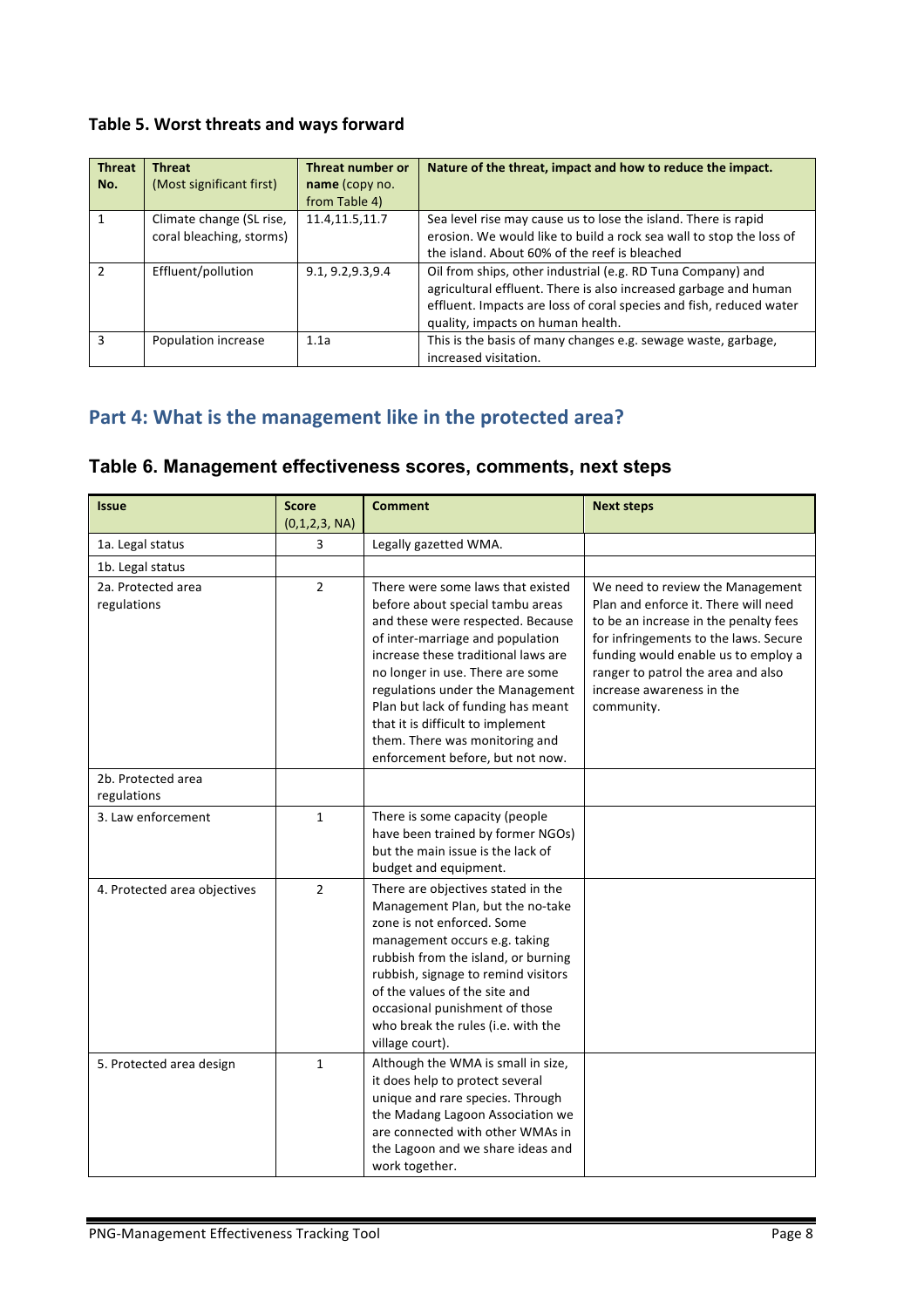| <b>Issue</b>                                       | <b>Score</b><br>(0,1,2,3, NA) | <b>Comment</b>                                                                                                                                                                                                                                                              | <b>Next steps</b>                                                                                                                                                                                                                                                                                                                    |
|----------------------------------------------------|-------------------------------|-----------------------------------------------------------------------------------------------------------------------------------------------------------------------------------------------------------------------------------------------------------------------------|--------------------------------------------------------------------------------------------------------------------------------------------------------------------------------------------------------------------------------------------------------------------------------------------------------------------------------------|
| 6. Protected area boundaries                       | 1                             | The boundaries are known, but<br>people enter the WMA and utilise<br>the resources.                                                                                                                                                                                         | We would like to keep the intruders<br>out to maintain the values of the<br>WMA, especially the fish breeding<br>areas. We need on-ground rangers to<br>help with day to day management of<br>intruders. Signage in the water (on<br>floaters) would be useful to indicate<br>the boundaries of the WMA and the<br>rules that apply. |
| 7. Management plan                                 | 1                             | A management plan was developed<br>after gazettal, but is no longer<br>implemented due to funding<br>limitations.                                                                                                                                                           | The Management Plan needs to be<br>revised.                                                                                                                                                                                                                                                                                          |
| 7a. Planning process                               | 0                             | There is no formal review process<br>to address the landowners' views.                                                                                                                                                                                                      |                                                                                                                                                                                                                                                                                                                                      |
| 7b. Planning process                               | 0                             |                                                                                                                                                                                                                                                                             |                                                                                                                                                                                                                                                                                                                                      |
| 7c. Planning process                               | 0                             |                                                                                                                                                                                                                                                                             |                                                                                                                                                                                                                                                                                                                                      |
| 8. Regular work plan                               | $\Omega$                      | A work plan was developed<br>(through Mama Graun funding) and<br>involving monitoring and<br>evaluation in Madang Lagoon. Lack<br>of funding has meant that the work<br>plan is not being revised or<br>implemented.                                                        |                                                                                                                                                                                                                                                                                                                                      |
| 9. Resource inventory                              | 1                             | Some of the landowners have<br>undertaken training to help them<br>to better understand the WMA.<br>There is occasional fish counts by<br>the owners.                                                                                                                       | It is important to have more<br>information about the WMA e.g. fish<br>numbers, breeding and reef health,<br>removal of crown of thorns,<br>addressing climate change and<br>shoreline erosion.                                                                                                                                      |
| 10. Protection systems                             | 0                             | Most patrolling ceased when the<br>funding stopped. Now many people<br>come to the island, especially on<br>weekends. The community is<br>unable to stop this entry.                                                                                                        |                                                                                                                                                                                                                                                                                                                                      |
| 11. Research and monitoring                        | 0                             | Research was conducted in the<br>past, but currently there is nothing.                                                                                                                                                                                                      |                                                                                                                                                                                                                                                                                                                                      |
| 12. Resource management                            | 1                             | Occasional management occurs.                                                                                                                                                                                                                                               |                                                                                                                                                                                                                                                                                                                                      |
| 13a. Staff numbers                                 | 0                             | There are no staff.                                                                                                                                                                                                                                                         |                                                                                                                                                                                                                                                                                                                                      |
| 13b. Other people working<br>on the protected area | $\mathbf{1}$                  | The Management Committee does<br>not meet and there are no people<br>working for the WMA.                                                                                                                                                                                   |                                                                                                                                                                                                                                                                                                                                      |
| 14. Training and skills                            | $\overline{2}$                | There has been some training and<br>there are some skills in the<br>community. This focussed on eco-<br>tourism, monitoring, reef check<br>and writing of funding applications.<br>There is a lack of communication<br>among all levels of government and<br>the community. | Training is needed in several areas<br>through small grant funding e.g.<br>writing funding applications,<br>administration, ranger training,<br>budgeting, IT and assistance from the<br>Provincial Government is need to<br>provide advice on funding<br>opportunities.                                                             |
| 15. Current budget                                 | 0                             |                                                                                                                                                                                                                                                                             |                                                                                                                                                                                                                                                                                                                                      |
| 16. Security of budget                             | 0                             |                                                                                                                                                                                                                                                                             |                                                                                                                                                                                                                                                                                                                                      |
| 17. Management of budget                           | <b>NA</b>                     |                                                                                                                                                                                                                                                                             |                                                                                                                                                                                                                                                                                                                                      |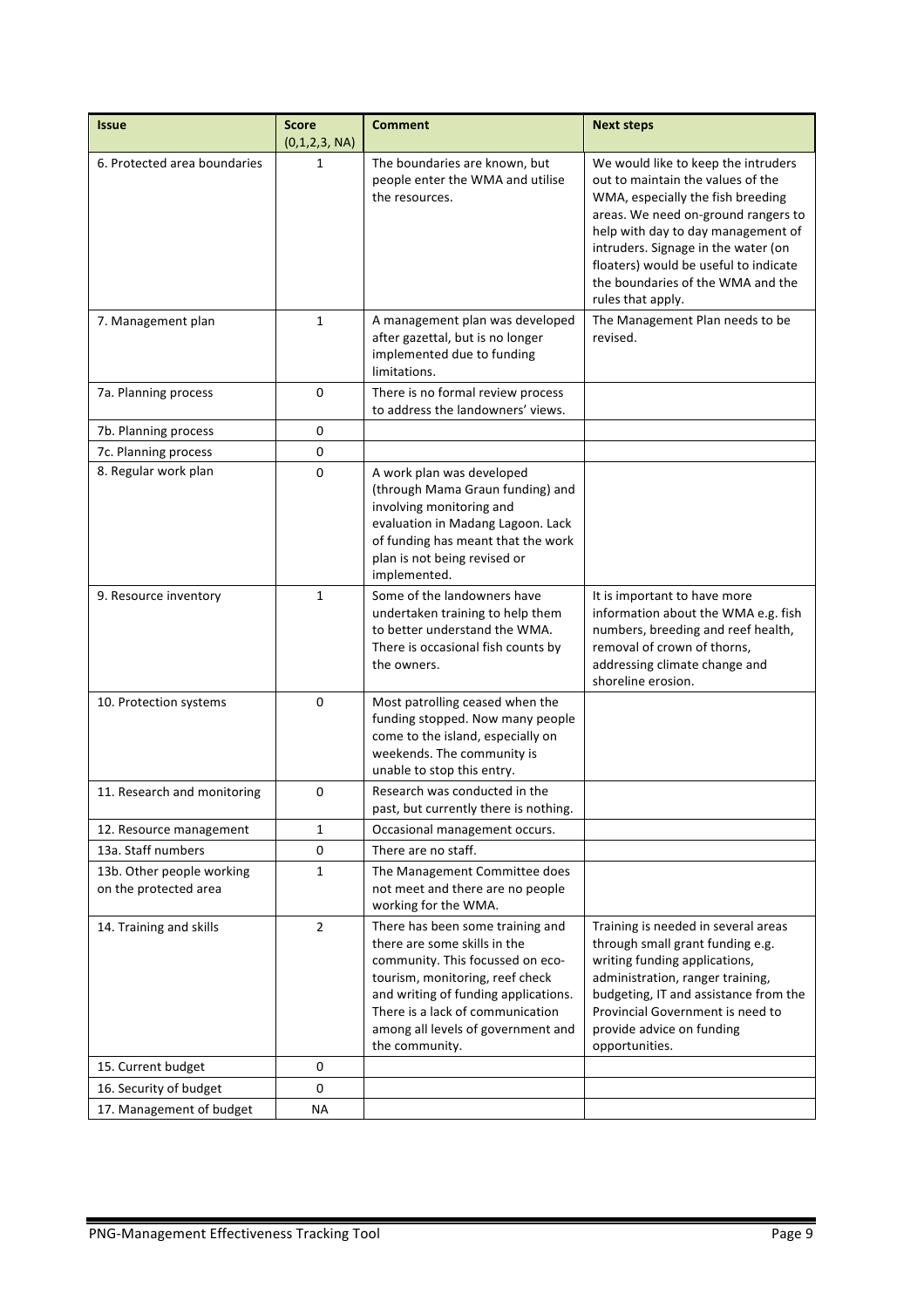| <b>Issue</b>                                          | <b>Score</b><br>(0,1,2,3, NA) | <b>Comment</b>                                                                                                                   | <b>Next steps</b>                                                                                                                                                                                                                                    |
|-------------------------------------------------------|-------------------------------|----------------------------------------------------------------------------------------------------------------------------------|------------------------------------------------------------------------------------------------------------------------------------------------------------------------------------------------------------------------------------------------------|
| 18. Equipment                                         | 1                             | GPS, fish trap, tape measures,<br>underwater board.                                                                              | We need a boat, computer, and small<br>office space. We need to work<br>through the Provincial Government<br>and District Government to identify<br>the sources of funding. Working with<br>the Madang Lagoon Association will<br>also be important. |
| 19. Maintenance of<br>equipment                       | 3                             | All equipment is maintained.                                                                                                     |                                                                                                                                                                                                                                                      |
| 20. Education and awareness                           | 0                             | In 2008 there was an education<br>program. Only the women and<br>young boys were involved.                                       | Awareness raising is very important<br>i.e. within the WMA and the<br>surroundings. The Provincial<br>Government and CEPA could help to<br>raise awareness of the WMA.                                                                               |
| 21. Planning for land use or<br>marine activities     | 0                             | There is little awareness of future<br>developments.                                                                             | The government should inform and<br>engage the landowners about the<br>potential impacts of development<br>and seek their input.                                                                                                                     |
| 22. State and commercial<br>neighbours                | $\mathbf{1}$                  | There is little cooperation. Major<br>industrial neighbours have been<br>taken to court previously.                              |                                                                                                                                                                                                                                                      |
| 23. Indigenous people/<br><b>Customary landowners</b> | 2                             |                                                                                                                                  |                                                                                                                                                                                                                                                      |
| 24a. Impact on communities                            | 0                             |                                                                                                                                  | Need to meet and communicate<br>more frequently with all levels of<br>government, especially and district<br>level.                                                                                                                                  |
| 24b. Impact on communities                            | 0                             |                                                                                                                                  |                                                                                                                                                                                                                                                      |
| 24c. Impact on communities                            | 0                             | The WMA management is inactive<br>and there has been little progress.<br>They may be supportive if there<br>was some investment. | In the future the Madang Lagoon<br>Association may be the unit for<br>management.                                                                                                                                                                    |
| 25. Economic benefit                                  | $\overline{2}$                | Fish are sold in the market $-$ the<br>WMA is used as a breeding area for<br>fish.                                               | The community would like to expand<br>its eco-tourism opportunities. This<br>would require some visitor facilities<br>(guest house/home stay) and an<br>entry fee.                                                                                   |
| 26. Monitoring and<br>evaluation                      | 0                             |                                                                                                                                  |                                                                                                                                                                                                                                                      |
| 27. Visitor facilities                                | 0                             |                                                                                                                                  |                                                                                                                                                                                                                                                      |
| 28. Commercial tourism<br>operators                   | $\Omega$                      |                                                                                                                                  | We would like to have contact with<br>commercial operators and hotels to<br>arrange suitable tourism to the WMA<br>and to share the fees.                                                                                                            |
| 29. Fees                                              | ΝA                            |                                                                                                                                  |                                                                                                                                                                                                                                                      |
| 30. Condition of values                               | $\overline{2}$                |                                                                                                                                  |                                                                                                                                                                                                                                                      |
| 30a. Condition of values                              | 0                             |                                                                                                                                  |                                                                                                                                                                                                                                                      |
| 30b. Condition of values                              | 0                             |                                                                                                                                  |                                                                                                                                                                                                                                                      |
| 30c. Condition of values                              | 0                             |                                                                                                                                  |                                                                                                                                                                                                                                                      |